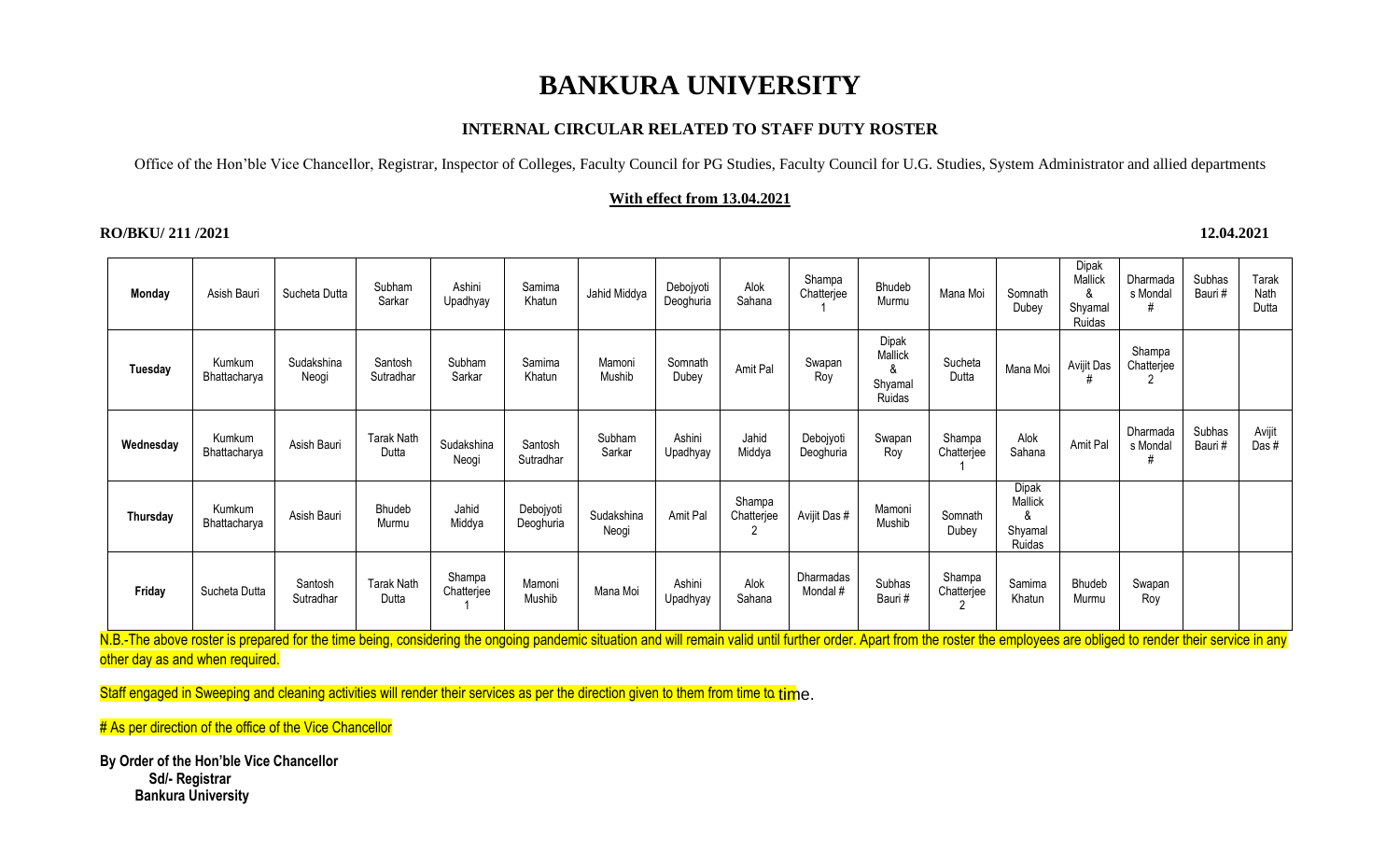### **INTERNAL CIRCULAR RELATED TO STAFF DUTY ROSTER**

Office of the Finance Officer

### **With effect from 13.04.2021**

### **RO/BKU/211/2021 12.04.2021**

| <b>Monday</b>  | Dipankar<br>Ganguly | Chirantan<br>Chatterjee | Dhananjay<br>Rakshit | <b>Subhas</b><br>Saha | Dipsankar<br>Samanta | Dirojeo<br>Santu |                    |                   |                    |
|----------------|---------------------|-------------------------|----------------------|-----------------------|----------------------|------------------|--------------------|-------------------|--------------------|
| <b>Tuesday</b> | Rajeswari<br>Kundu  | Surajit Addhya          | Mustafa<br>Hussain   |                       |                      |                  |                    |                   |                    |
| Wednesday      | Dipankar<br>Ganguly | Chirantan<br>Chatterjee | Dhananjay<br>Rakshit | <b>Subhas</b><br>Saha | Dipsankar<br>Samanta | Dirojeo<br>Santu |                    |                   |                    |
| Thursday       | Rajeswari<br>Kundu  | Surajit Addhya          | Mustafa<br>Hussain   |                       |                      |                  |                    |                   |                    |
| Friday         | Dipankar<br>Ganguly | Chirantan<br>Chatterjee | Dhananjay<br>Rakshit | <b>Subhas</b><br>Saha | Dipsankar<br>Samanta | Dirojeo<br>Santu | Rajeswari<br>Kundu | Surajit<br>Addhya | Mustafa<br>Hussain |

N.B.-The above roster is prepared for the time being, considering the ongoing pandemic situation and will remain valid until further order. Apart from the roster the employees are obliged to render their service in any other day as and when required.

**By Order of the Hon'ble Vice Chancellor Sd/- Registrar Bankura University**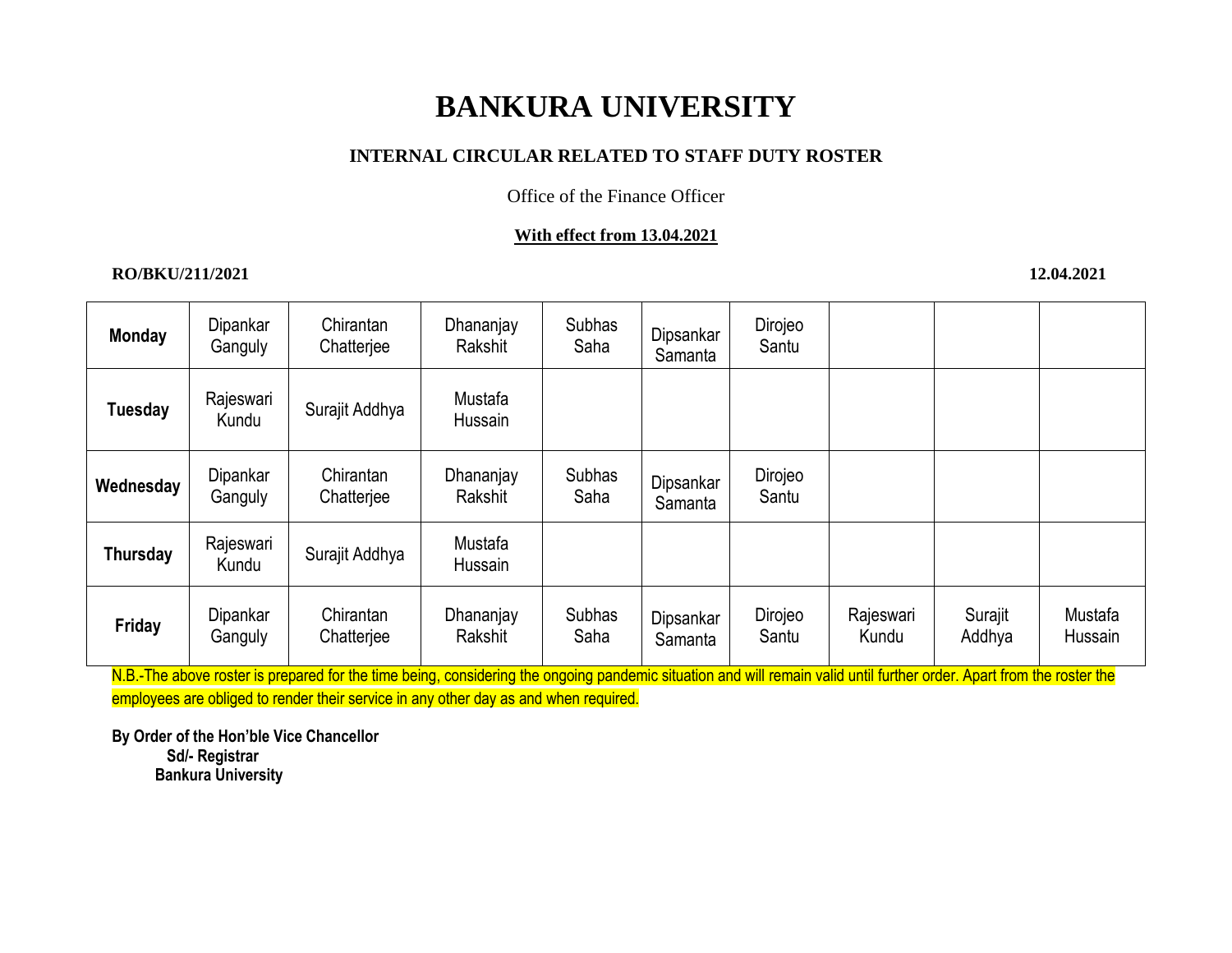### **INTERNAL CIRCULAR RELATED TO STAFF DUTY ROSTER**

#### **OFFICE OF THE CONTROLLER OF EXAMINATIONS**

RO/BKU/211/2021 **RO/BKU/211/2021 RO/BKU/211/2021 RO** With effect from 13.04.2021

| <b>Monday</b>   | Ms. Bandana<br>Bauri         | Ms. Priyangbada<br>Singha Roy | Dr.Ajoy Mandal       | Mr. Sandip Ghosh  | Mr. Ranjit Mandi     |
|-----------------|------------------------------|-------------------------------|----------------------|-------------------|----------------------|
| <b>Tuesday</b>  | Ms. Bandana<br>Bauri         | Mr. Shyamal<br>Mondal         | Mr. Sahadeb<br>Saren | Mr. Subrata Nandi |                      |
| Wednesday       | Ms. Bandana<br>Bauri         | Ms.Priyangbada<br>Singha Roy  | Dr.Ajoy Mandal       | Mr. Sandip Ghosh  | Mr. Ranjit Mandi     |
| <b>Thursday</b> | Ms.Priyangbada<br>Singha Roy | Mr. Shyamal<br>Mondal         | Mr. Subrata<br>Nandi | Dr.Ajoy Mandal    | Mr. Sahadeb<br>Saren |
| <b>Friday</b>   | Mr. Shyamal<br>Mondal        | Mr. Subrata Nandi             | Mr. Sahadeb<br>Saren | Mr. Sandip Ghosh  | Mr. Ranjit Mandi     |

N.B.-The above roster is prepared for the time being, considering the ongoing pandemic situation and will remain valid until further order. Apart from the roster the employees are obliged to render their service in any other day as and when required.

**By Order of the Hon'ble Vice Chancellor Sd/- Registrar Bankura University**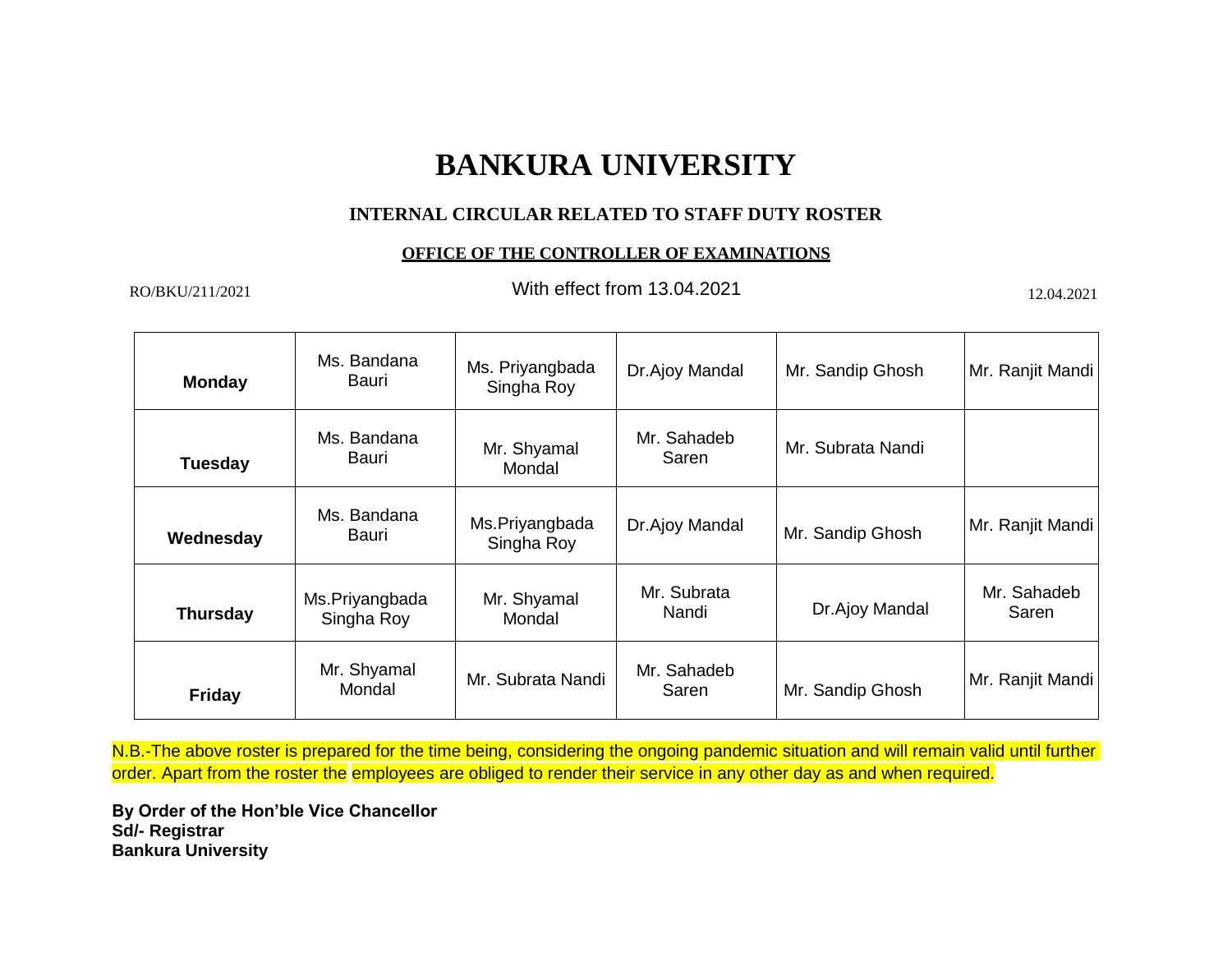### **INTERNAL CIRCULAR RELATED TO STAFF DUTY ROSTER**

### Central Library

### **With effect from 13.04.2021**

### **RO/BKU/211/2021 12.04.2021**

| <b>Monday</b> | Yogananda Sahu | Satarupa Adhya        | Nandita Mandal<br>Das | Shovan Roy             |              |
|---------------|----------------|-----------------------|-----------------------|------------------------|--------------|
| Tuesday       | Satarupa Adhya | Nandita Mandal<br>Das | Doli Das              | Shovan Roy             |              |
| Wednesday     | Yogananda Sahu | Satarupa Adhya        | Nandita Mandal<br>Das | Mousumi<br>Chakraborty | Ranjan Sahoo |
| Thursday      | Doli Das       | Shovan Roy            | Ranjan Sahoo          | Mousumi<br>Chakraborty |              |
| Friday        | Yogananda Sahu | Ranjan Sahoo          | Doli Das              | Mousumi<br>Chakraborty |              |

N.B.-The above roster is prepared for the time being, considering the ongoing pandemic situation and will remain valid until further order. Apart from the roster the employees are obliged to render their service in any other day as and when required.

**By Order of the Hon'ble Vice Chancellor Sd/- Registrar Bankura University**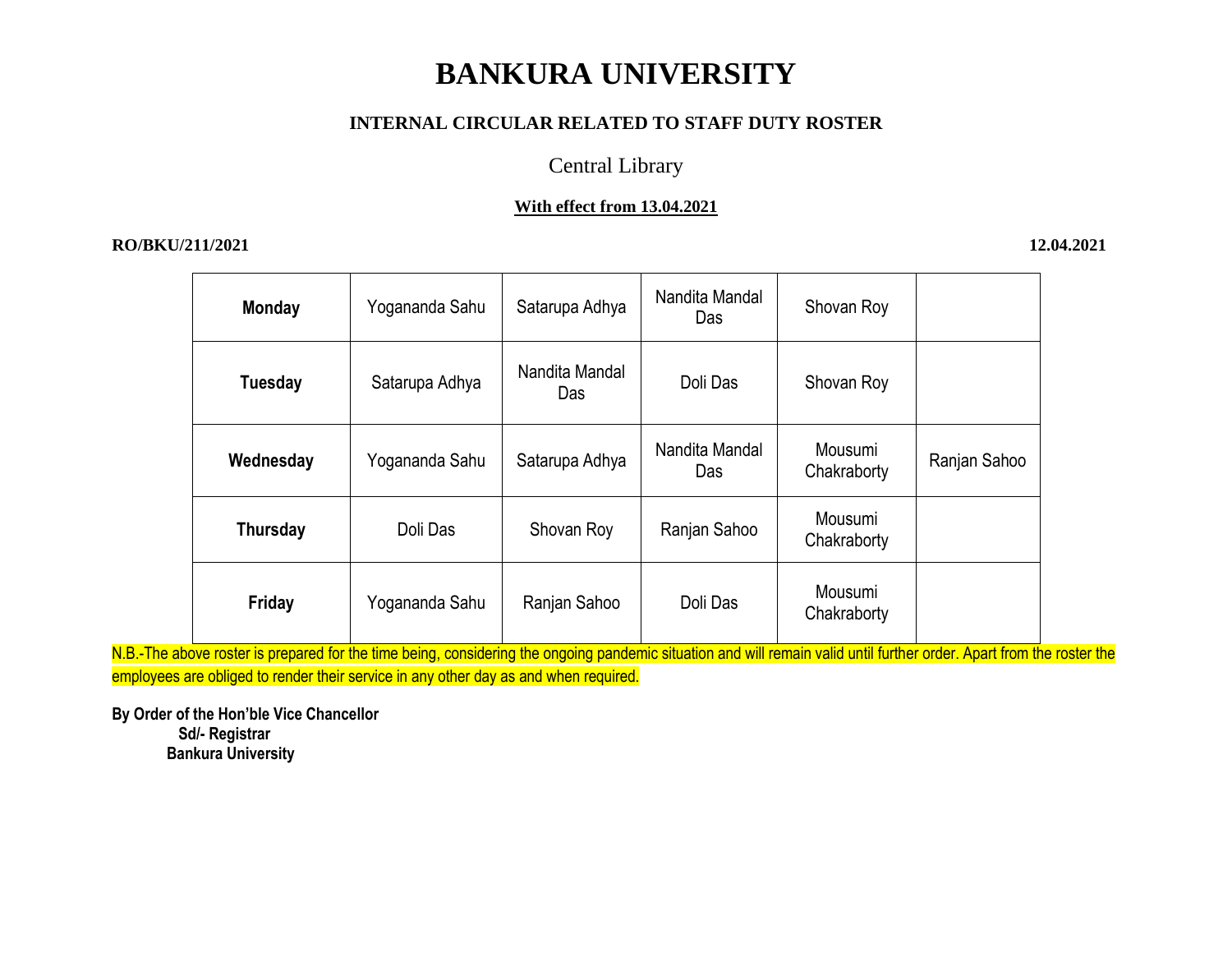### **INTERNAL CIRCULAR RELATED TO STAFF DUTY ROSTER**

#### **PUABAGAN CAMPUS**

With effect from 13.04.2021 RO/BKU/211/2021 12.04.2021 12.04.2021

| <b>Monday</b>   | Mr. Shyamapada<br>Ghosh | Ms. Sanaka Murmu        | Ms. Jhumka Dana |  |
|-----------------|-------------------------|-------------------------|-----------------|--|
| <b>Tuesday</b>  | Ms. Priyanka Dhara      | Ms. Sanaka Murmu        | Mr. Tapas Roy   |  |
| Wednesday       | Ms. Priyanka Dhara      | Mr. Shyamapada<br>Ghosh | Mr. Tapas Roy   |  |
| <b>Thursday</b> | Ms. Priyanka Dhara      | Ms. Jhumka Dana         | Mr. Tapas Roy   |  |
| <b>Friday</b>   | Mr. Shyamapada<br>Ghosh | Ms. Sanaka Murmu        | Ms. Jhumka Dana |  |

N.B.-The above roster is prepared for the time being, considering the ongoing pandemic situation and will remain valid until further order. Apart from the roster the employees are obliged to render their service in any other day as and when required.

**By Order of the Hon'ble Vice Chancellor Sd/- Registrar Bankura University**